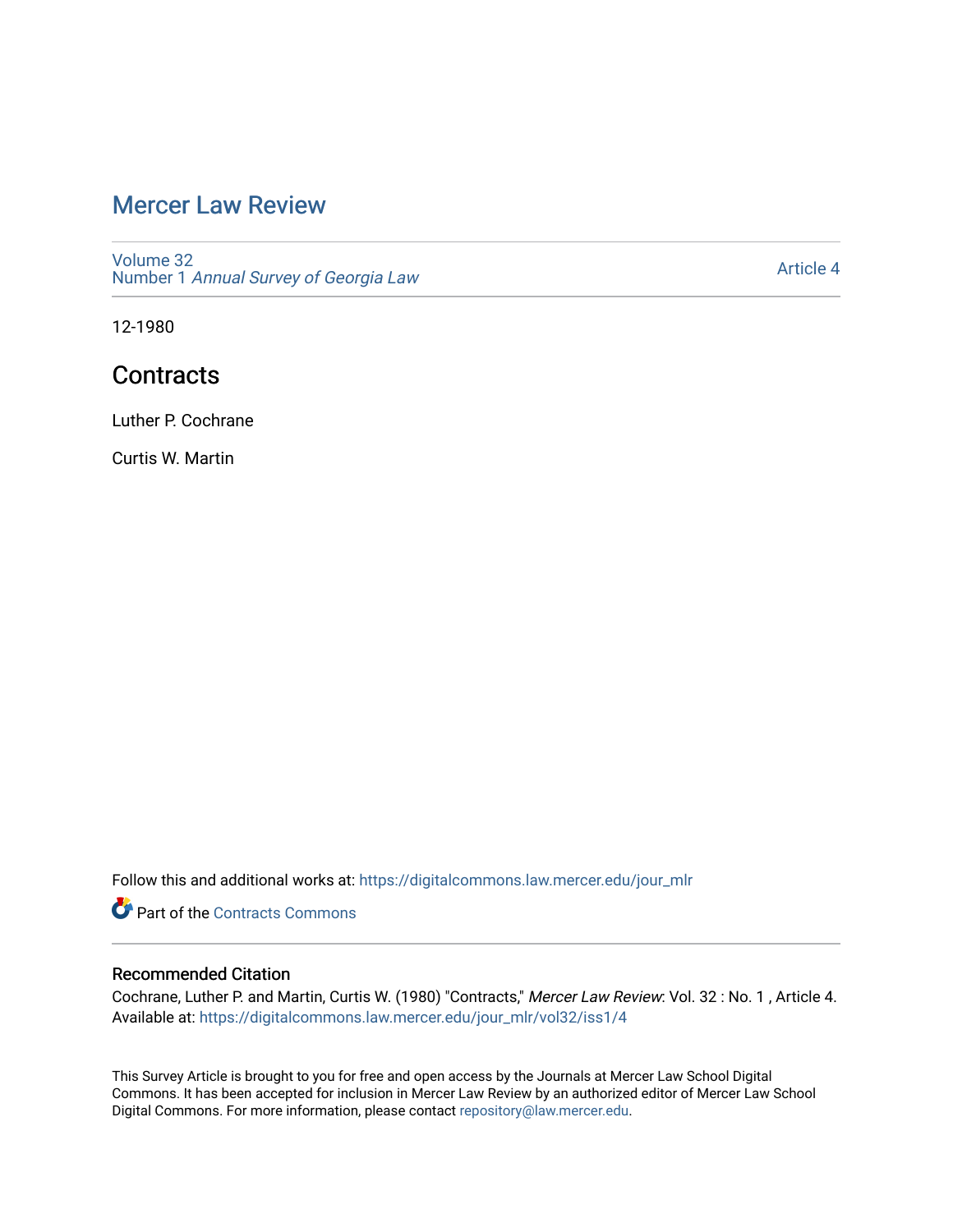## **Contracts**

#### **By Luther P. Cochrane\* and Curtis W. Martin\*\***

**This** year's contract decisions offer a review of some legal issues of first impression, along with a refinement and restatement of positions taken previously **by** the State's appellate courts. Among other decisions, the court of appeals has ruled that an employee may recover benefits described in an employer's brochure in spite of a master employment plan that stated benefits in a more limited fashion.' The supreme court has refined the law governing covenants restricting competition, distinguishing between such covenants in employment contracts and sale-of-business contracts.' This article discusses that distinction and its implications. Our appellate courts also continued their strict view that a contract may vest absolute discretion in one party and eliminate any implied duty of good faith.3 These decisions, among others, are the subject of this review.

One of the most interesting cases decided this year **by** Georgia's jurists involved principles of estoppel applied to an employee's attempt to recover benefits described in a company brochure. In *Hercules, Inc. v. Adams,4* the brochure given to the employee painted a broader picture of available benefits than were actually provided in the company's more detailed compensation plan, which the employee never saw. The employer's brochure stated that it would pay an injured worker the difference between Georgia workmen's compensation benefits and lost wages, without specifying any time limit on such benefits. The master plan provided for those benefits, but only up to thirteen months, giving the company the option to pay further benefits beyond that time. Plaintiff employee

4. **150** Ga. **App. 223, 257 S.E.2d 289 (1979).**

**<sup>\*</sup>** Partner in the firm of Griffin, Cochrane **&** Marshall, **P.C.,** Atlanta, Georgia. University of North Carolina (B.A., **1970; J.D.,** 1974). Member of the State Bar of Georgia and American Bar Association.

**<sup>\*\*</sup>** Associate in the firm of Griffin, Cochrane **&** Marshall, **P.C.,** Atlanta, Georgia. Duke (A.B., 1974); Harvard **(J.D. 1979).** Member of the State Bar of Georgia and American Bar Association.

**<sup>1.</sup>** Hercules, Inc. v. Adams, **150** Ga. **App. 223, 257 S.E.2d 289 (1979).**

<sup>2.</sup> Jenkins v. Jenkins Irrigation, Inc., 244 Ga. 94, **259 S.E.2d** 47 **(1979).**

**<sup>3.</sup>** Automatic Sprinkler Corp. v. Anderson, 243 Ga. **867, 257 S.E.2d 283 (1979).**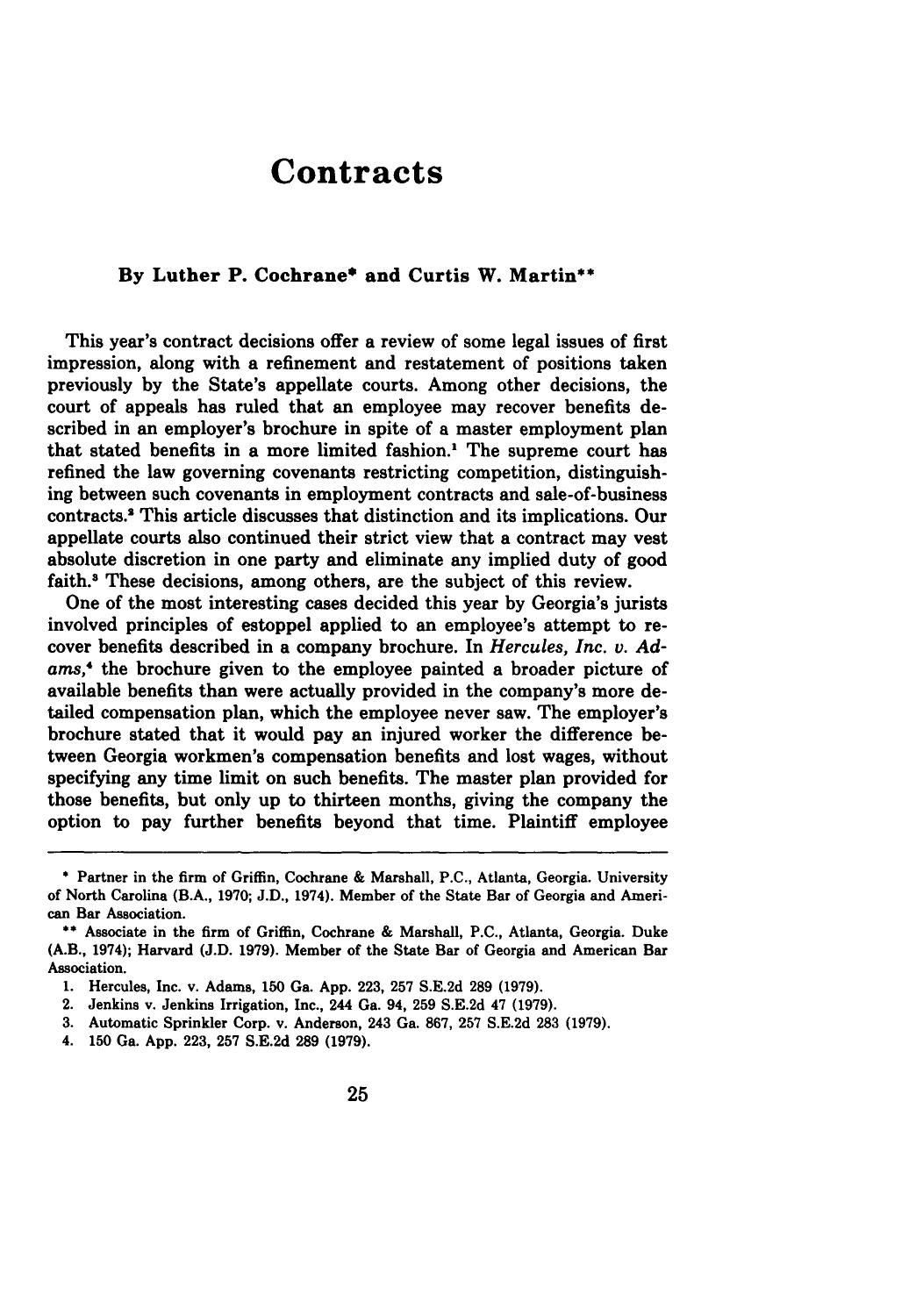moved for summary judgment on the basis of the employer's summary of benefits and that motion was granted. On appeal, the court of appeals held that a summary of the terms of an employee benefit plan control the outcome of the case in spite of the existence of a more detailed master plan, but only where the trier of fact determines that the employee reasonably relied upon the summary of benefits and was not put on notice of a different and controlling master plan.

The court held that such a brochure could establish an obligation to provide benefits described therein. The issue argued **by** the three dissenting justices was whether the employee benefit summary relied upon **by** plaintiff established the employer's liability as a matter of law. The dissenting justices argued that the employee had no actual notice of the existence of a contradictory master plan, and that summary judgment was appropriate. The majority rejected this approach, however, saying that the brochure established an obligation to provide the described benefits *only* if the brochure was reasonably interpreted to reflect such an intent, without qualification. Adopting the test of *Gallo v. Howard Stores Corp.,6* the majority held that the brochure would bind the employer, even "without any intention to assume legal obligations, where such conduct and words [in the summary] would be understood **by** a reasonable man of ordinary intelligence that such words and conduct reflected his [the employer's] intention."<sup>8</sup> Following this rationale, the majority remanded the case for a determination as to whether the information contained in the summary booklet placed the employee "on notice that the booklet contained a summarization-which was not binding . . ."<sup>7</sup> and that a master plan provided more limited benefits.

This case represents a new source of liability for employers whose benefit plans are summarized in booklets provided to employees. However, under the court's ruling, the trier of fact must hold that the policy does not put the employee on notice of another controlling and potentially different plan. Whether this case should have been remanded to the trier of fact is less important than the right of recovery set forth **by** this decision. The court finds an obligation established **by** a brochure describing benefits, basing its rationale upon the actual construction of the words contained in the employer's benefit summary. If the summary implies an intent to provide benefits, then the employer is bound **by** the summary, regardless of its actual purpose. The employee's interpretation of the availability of benefits need only be reasonable. Thus, the court has found a possible obligation implied **by** an employer's statement in a brochure,

**<sup>5.</sup>** 145 F. Supp. **909 (E.D.** Pa. **1956).**

**<sup>6. 150</sup>** Ga. **App.** at **227, 257 S.E.2d** at **291.**

**<sup>7.</sup>** *Id.,* **257 S.E.2d** at **292.**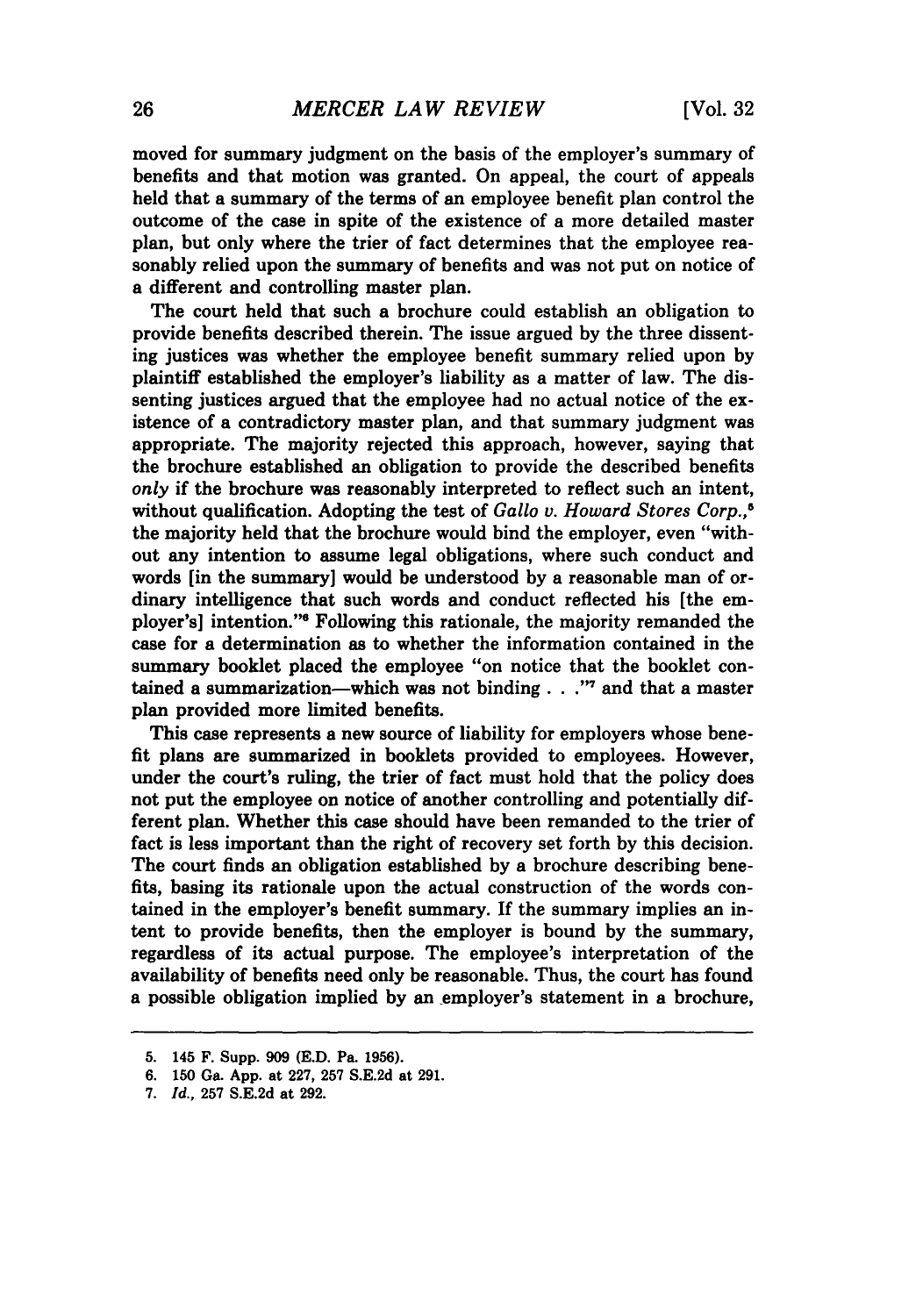regardless of actual intent, consideration, or action taken in reliance on the statement. The court does not specify its basis for the decision, but its concern for the reasonable interpretation of the brochure's promises suggests a theory of estoppel to be applied to an employer's statements regarding benefits.

The past year's decisions reveal a substantial number of cases seeking interpretation of restrictive covenants arising out of employment agreements. Most of these decisions routinely interpret those restrictive covenants in accordance with general principles governing the enforceability of such agreements only when they are properly limited. However, in *Jenkins v. Jenkins Irrigation, Inc.,8* the supreme court held that a restrictive covenant associated with the sale of a business would be interpreted far more liberally than restrictive covenants associated with employment. The case arose out of a restrictive covenant in a contract where a fifty percent shareholder of a business sold his stock to another party. The court held that the territorial restriction in the covenant was unreasonable, but nevertheless stated that the covenant would be upheld by applying the "blue pencil" theory of severability. The court in effect rewrote the territorial limitation to encompass a smaller, more reasonable area and upheld the restrictive covenant as modified. The court thus treated this covenant associated with the sale of a business far more liberally than those ancillary to employment contracts.

The court's rationale for this different treatment was based upon the seller's receipt of full consideration for executing the agreement. The court reasoned that in a sale of a business covenant the seller "receives an equivalent for his partial abstention from that business in the increased price paid for it on account of his covenant. . . . "<sup>9</sup> The court asserted that the ability to sign such a covenant enhances the seller's position by allowing him to get the full benefit of the sale of the company, including its good will.

To the extent that the court's rationale rests upon this theory of additional consideration received by the seller for the signing of a restrictive covenant, we must necessarily compare this situation to a covenant associated with an employment contract. It could be argued that by signing an agreement not to compete, an employee may under some circumstances bargain for and receive greater compensation in exchange for the agreement not to compete as the seller of a business receives greater value for his sale of stock. While it may be true that employees are generally in a less favorable bargaining position than sellers of stock, the court's rationale as to the consideration received for the restrictive covenant

**<sup>8.</sup>** 244 Ga. 94, **259 S.E.2d** 47 **(1979).**

*<sup>9.</sup> Id.* at **98, 259 S.E.2d** at **50.**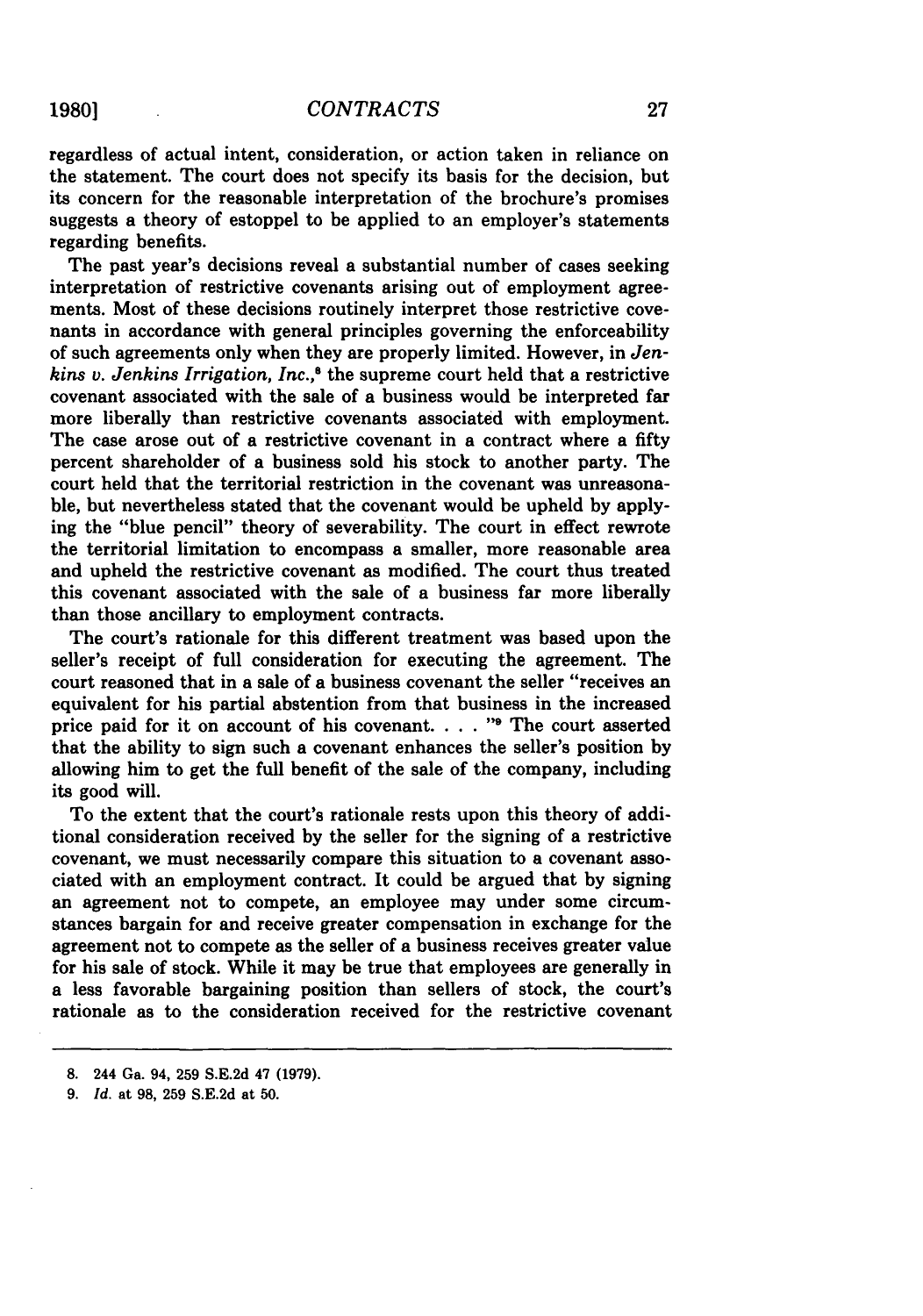necessarily rests on an arbitrary line, assuming as it does that the seller has greater ability to bargain for consideration for the restrictive covenant than does the employee. The court has made the judgment that the seller of a business is more likely to receive compensation for his undertaking the covenant than is the employee. This generalization is probably defensible, because in most circumstances the seller of a business has more bargaining power than an employee, and thus could expect to receive greater consideration for the execution of the restrictive covenant. However, it must also be recognized that employees under some circumstances would similarly have the ability to bargain for consideration in exchange for the signing of such a covenant. As such, the distinction drawn by the court as a result of its analysis may be somewhat arbitrary although generally defensible.

The second theory offered by the supreme court to support its decision, however, seems less persuasive. The court states that restrictive covenants associated with the sale of a business are not intended to restrict competition, and, in fact, have little effect on restricting competition. The opinion suggests that after the sale of the business, the business continues to exist and do business with the public, and that the vendor can switch businesses or pursue the same line of business in another locality. However, taken strictly, we find these arguments unpersuasive, as they seem to apply equally to an employee.

The court suggests that restrictive covenants in connection with the sale of the business are not intended to restrict competition and do not restrict competition, as the business remains to serve the public. Whether restrictive covenants in connection with the sale of the business are intended to restrict competition is a question which must at best remain open. As to the second point, however, the court's distinction seems illusory. The court says that a restrictive covenant in connection with the sale of a business is not anticompetitive because the sold business continues to serve the public. However, this would also appear to be true of a business which loses an employee under the threat of a restrictive covenant. Indeed, there seems to be little difference between the effects on the public of the two restrictive covenants. The fact that the vendor might pursue another line of business seems little different from the employee's ability to assume another line of work. Indeed, the sole difference would be that the vendor might have funds from the sale of the business which would allow him more flexibility. Thus, the sale of a business covenant does not seem materially different from an employment covenant under this theory.

The court's ruling in *Jenkins* is perhaps best understood as a distinction which is based upon the nature of that transaction and a generalization as to bargaining power. Indeed, although this rationale is not explicit, the court's reference to *Rita Personnel Services International,*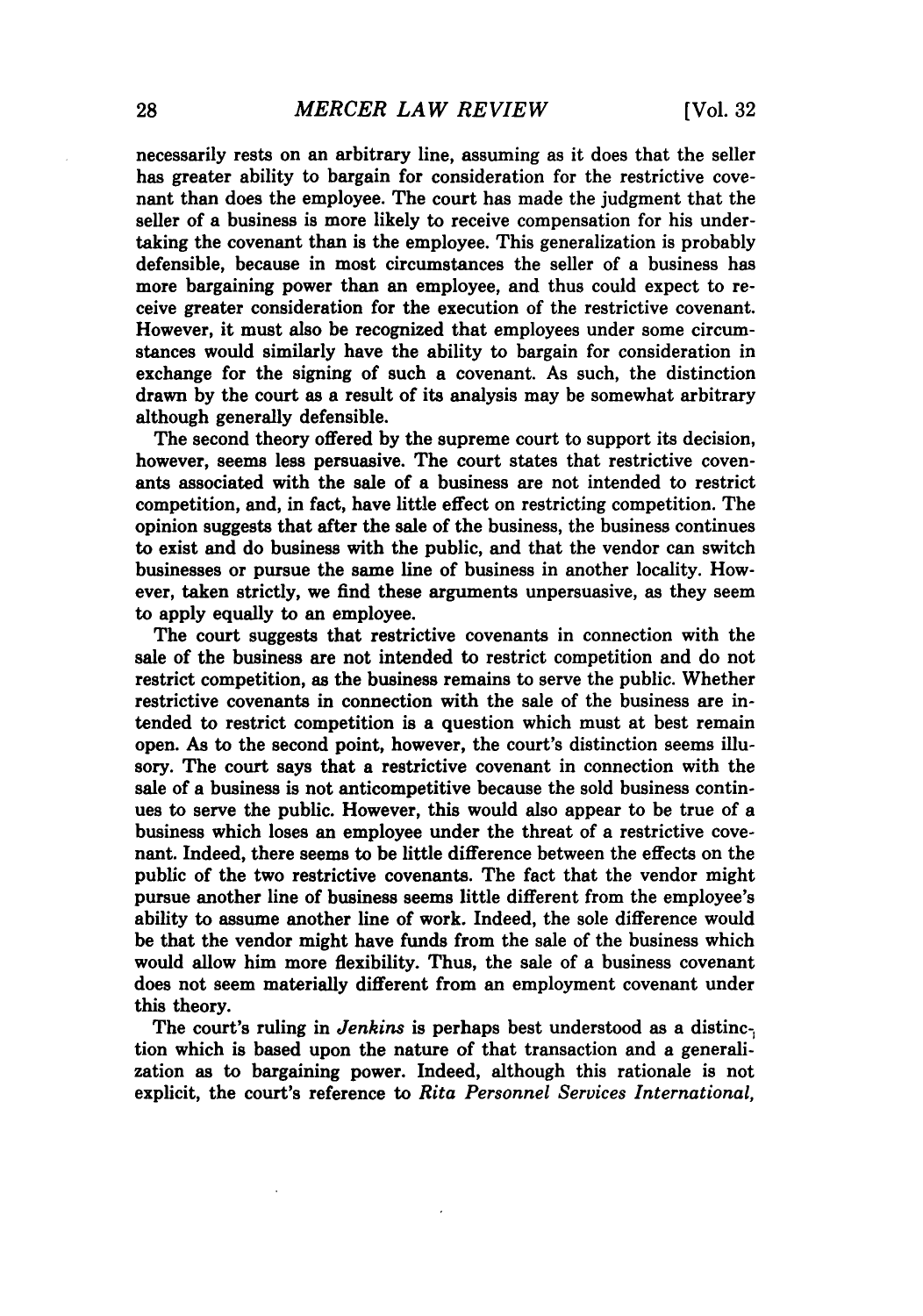#### *CONTRACTS*

*Inc. v. Kot*<sup>10</sup> indicates that the court had this distinction in mind. By rejecting the blue pencil theory of severability for restrictive covenants ancillary to employment contracts, the supreme court seeks to prevent employers from writing broad covenants not to compete with the knowledge that they will be enforced as reasonable. Thus, the court's rationale as to employee covenants is to induce the employer to write the restrictive covenant as narrowly as possible, in the hopes that the contract will be enforceable, thereby reducing the *in terrorem* effect on employees." The court assumes, probably correctly in most cases, that the seller of a business bargains for and receives consideration for this right in most cases, and that the covenant in such a transaction therefore has no *in terrorem* effect.

The court's distinction in *Jenkins* between restrictive covenants associated with employment agreements and those ancillary to the sale of a business has already required interpretation where a contract appeared to have elements of both employment and the sale of a business. In *Redmond v. Royal Ford, Inc.,"1* the supreme court was faced with a restrictive covenant included in a contract for employment which also gave the employee a ten percent stock interest, but provided for other stock interest to be sold back to the company upon the employee's termination. The employer argued that the covenant was ancillary to the sale of an interest in a business and that it should be interpreted and upheld under *Jenkins.* The court rejected this theory, holding that the contract was in fact executed in connection with employment, and related more to the purchase of an interest in a business, than its possible eventual resale. In other words, the court held that the existence of a repurchase option in the contract would not in itself render the restrictive covenant subject to the blue pencil theory of severability. As the court stated, that restrictive covenant "was not made **by** the seller in conjunction with the sale of the business; it was made **by** the buyer in conjunction with the acquisition of an interest in the business."<sup>13</sup> This decision demonstrates the questions of interpretation which will be faced **by** Georgia judges in light of the supreme court's distinction in *Jenkins* between restrictive covenants in employment contracts and sale of business contracts.

The court of appeals rejected an interesting theory supported **by** California case law in *Butts v. Atlanta Federal Savings & Loan Association.1 <sup>4</sup>* In that case, the plaintiffs were a couple purchasing a home to be con-

- 
- **13.** *Id.* at 714, **261 S.E.2d** at **588.**
- 14. **152** Ga. **App.** 40, **262 S.E.2d 230 (1979).**

**<sup>10. 229</sup>** Ga. 314, **191 S.E.2d 79 (1972).**

<sup>11.</sup> See Blake, *Employee Agreements Not To Compete*, 74 HARV. L. REV. 625 (1960); *See, e.g.,* Rita Personnel Services Int'l, Inc. v. Kot, **229** Ga. 314, **191 S.E.2d 79 (1972).** 12. 244 Ga.711, **261 S.E.2d 585 (1979).**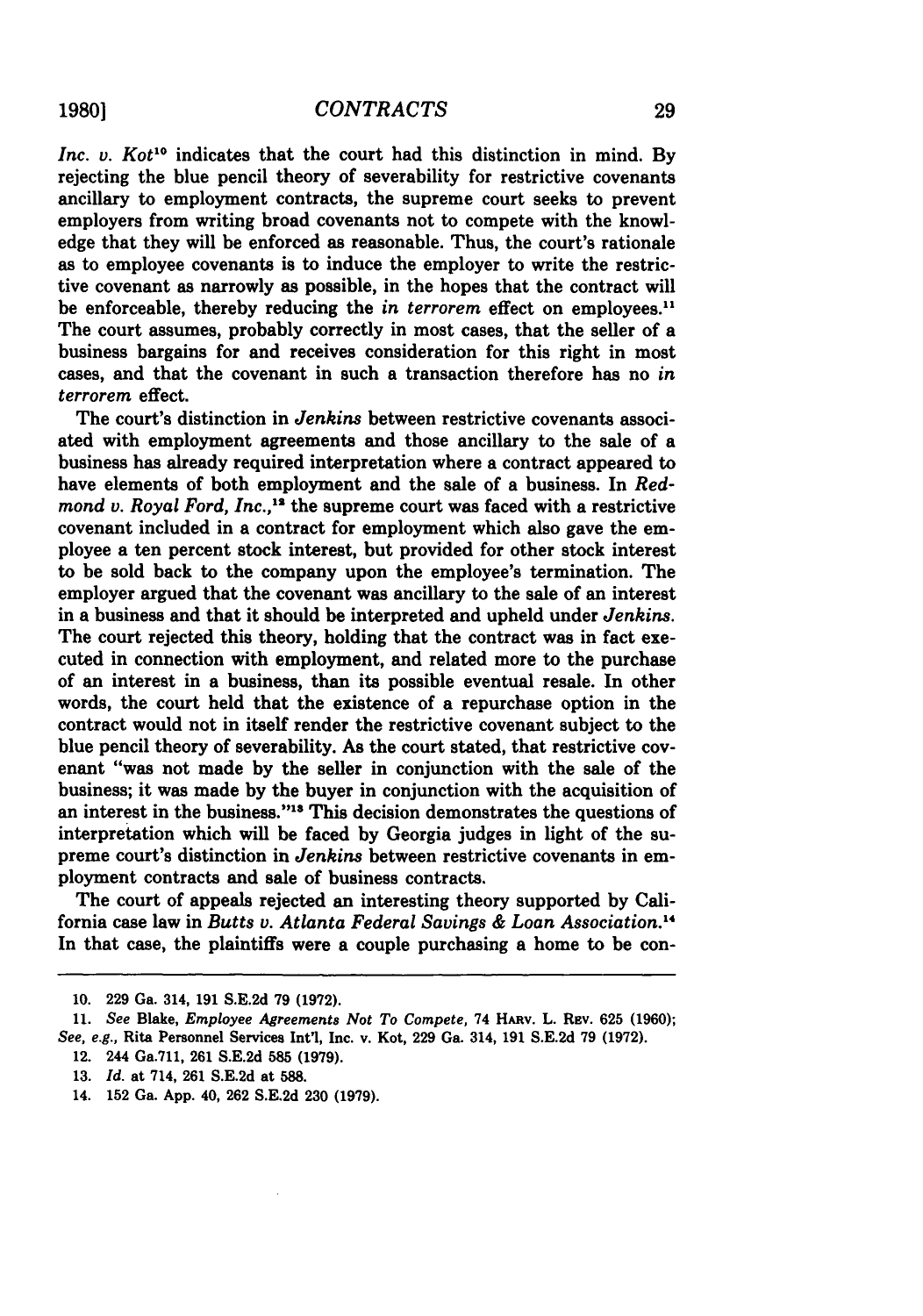structed **by** a contractor who went bankrupt. The lender in that case was required to perform periodic inspections to assess the degree of completion in connection with making periodic progress payments to the contractor based upon those inspections. Dissatisfied with the construction, plaintiffs sued the lender for the damages resulting from defective workmanship, on the theory that the lender's inspections gave rise to a duty of care towards plaintiffs. Relying upon *Connor v. Great Western Savings & Loan Association,"* a California case, plaintiffs argued that the lender's inspections were not only to determine the degree of completion, but also were intended to benefit plaintiffs by assuring quality workmanship.

The court of appeals rejected this theory, noting that plaintiffs had in fact authorized disbursements to the contractor by their own signature, and that the lending institution conducted its inspections for its own benefit and owed no special duty to plaintiff to protect it from defective construction. This result would seem to be the best view. In most cases the construction lender does not owe any duty of vigilance over workmanship to the purchaser, and no such duty is expected by the parties or written into the contract. Indeed, there is no reason to expect lending institutions to share the liability of a contractor's defective workmanship. The existence of a duty for one purpose cannot be interpreted as a duty for a completely different purpose. While a lending institution has an interest in the adequacy of construction, this interest does not require the lending institution to undertake a general duty to protect the home buyers through the lender's inspections, which are conducted for an entirely different purpose and solely for the benefit of the lender. It is worth noting that the California Legislature has followed the *Connor* case by enacting a statute<sup>16</sup> exempting lenders from liability to third parties arising from defects in construction absent some rule beyond the lending of money or some affirmative participation in misrepresentations with respect to the construction. Thus, Georgia's decision on this issue leaves the *Connor* case as it should be, an isolated exception to the general rule that the lender owes no special duties to borrowers for the detection or reporting of liability of a third party.

The supreme court used broad language in one of last year's decisions to uphold the vesting of absolute discretion in one party to a contract. The language used by the court in *Automatic Sprinkler Corp. v. Ander*son<sup>17</sup> may be broader than necessary and may, as a result, create future inequities. The case involved an employment contract specifying that the company could pay incentive compensation to an employee in its sole dis-

**<sup>15. 69</sup>** Cal. **2d 850,** 447 **P.2d 609, 73** Cal. Rptr. **369 (1968).**

**<sup>16.</sup> CAL.** Civ. **CODE** § 3434 (West **1970).**

**<sup>17.</sup>** 243 Ga. **867, 257 S.E.2d 283 (1979).**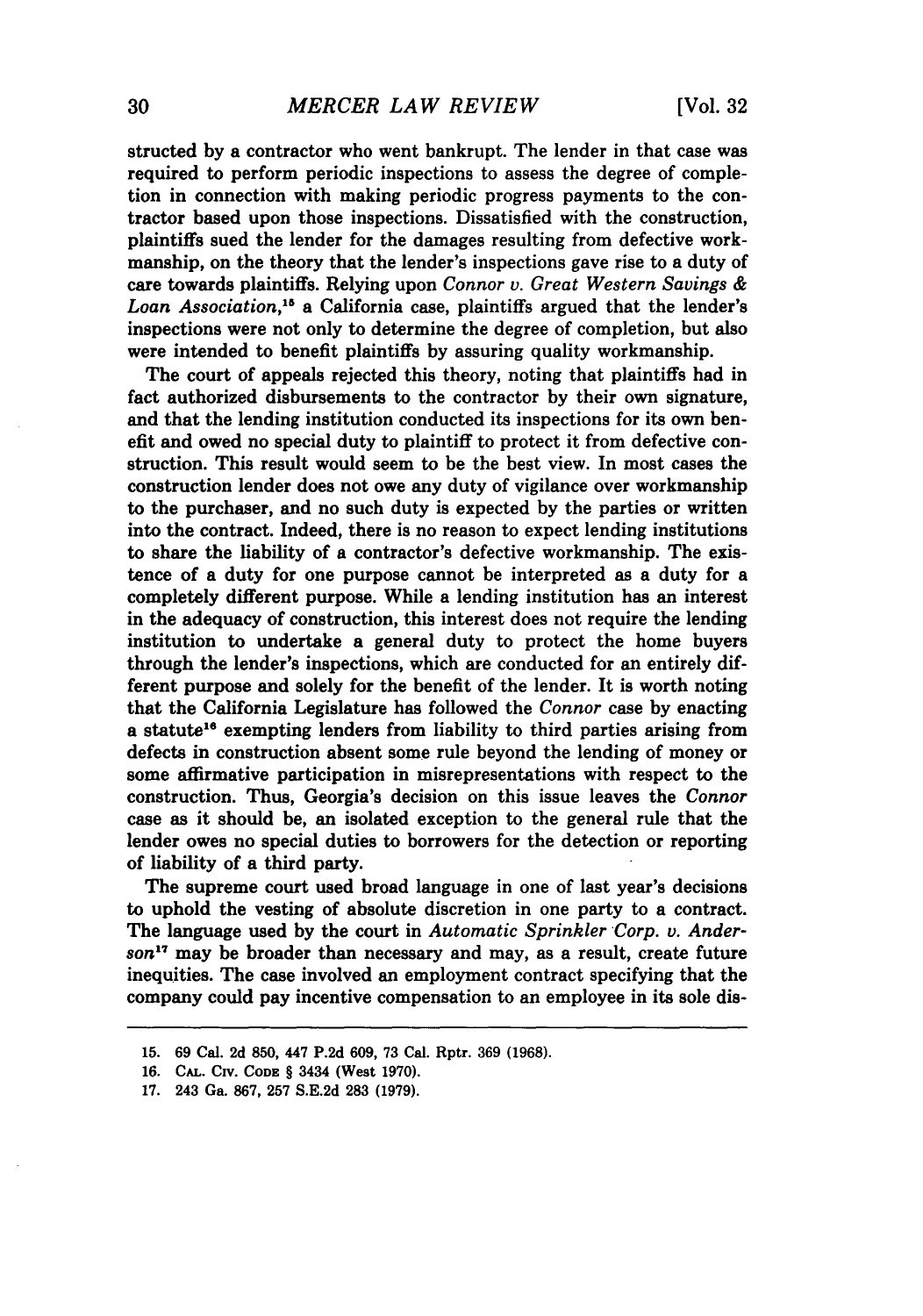cretion. When none was paid, and the employee voluntarily terminated his employment, he sued for unpaid compensation, alleging that the company had a duty to exercise its discretion in good faith and without any abuse of discretion. The court upheld the discretion vested in the contract, however, holding that the contract did not require any incentive compensation and the company had retained the discretion to determine what compensation would be paid. In doing so, the court used exceptionally broad language, which, if carried into other areas, would absolve parties of any responsibility to act in good faith or use discretion without abuse. The court quoted the following language from a previous decision of the court of appeals: "What the intent of the parties was in making the contract must control; it is possible to so draw a contract as to leave decisions absolutely to the uncontrolled discretion of one of the parties and in such a case the issue of good faith is irrelevant."<sup>18</sup> The court continued, "There can be no breach of an implied covenant of good faith where a party to a contract has done what the provisions of the contract expressly give him the right to do."19

It is this broad language that is troubling. It is certainly true that in this case the contract expressly provided no standard **by** which the employer was required to exercise discretion in determining the extent of incentive compensation. In other cases there may be such a yardstick, express or implied, giving rise to a duty of good faith in employing such discretion. For example, a construction contract may call for the architect, as the owner's representative, to exercise his sole discretion in interpreting the plans and specifications. The plans and specifications themselves form a standard for their interpretation. **If** the language from *Anderson* is applied to that situation, however, the architect would have no good faith requirement to follow the intent of the plans and specifications. In fact, under this decision, the architect would be free to impose any decision he desired for the owner, absent an express requirement that he was to exercise that discretion in good faith. The authors note that many contracts vest absolute power in a third party as an arbiter of disputes. The case under discussion, however, would give that right to a party to the contract, without any requirement of fair dealing or good faith. Such uncontrolled discretion may be appropriate here, where expressly reserved **by** the contract. We are concerned, however, about this rule's possible application to other circumstances, where there has been no such reservation. In those cases, we believe the contract should include an implied condition of good faith.

**Of** course, it is possible to reconcile the example of the architect with

**19.** *Id.*

**<sup>18.</sup>** *Id.* at **868, 257 S.E.2d** at 284 (citations omitted).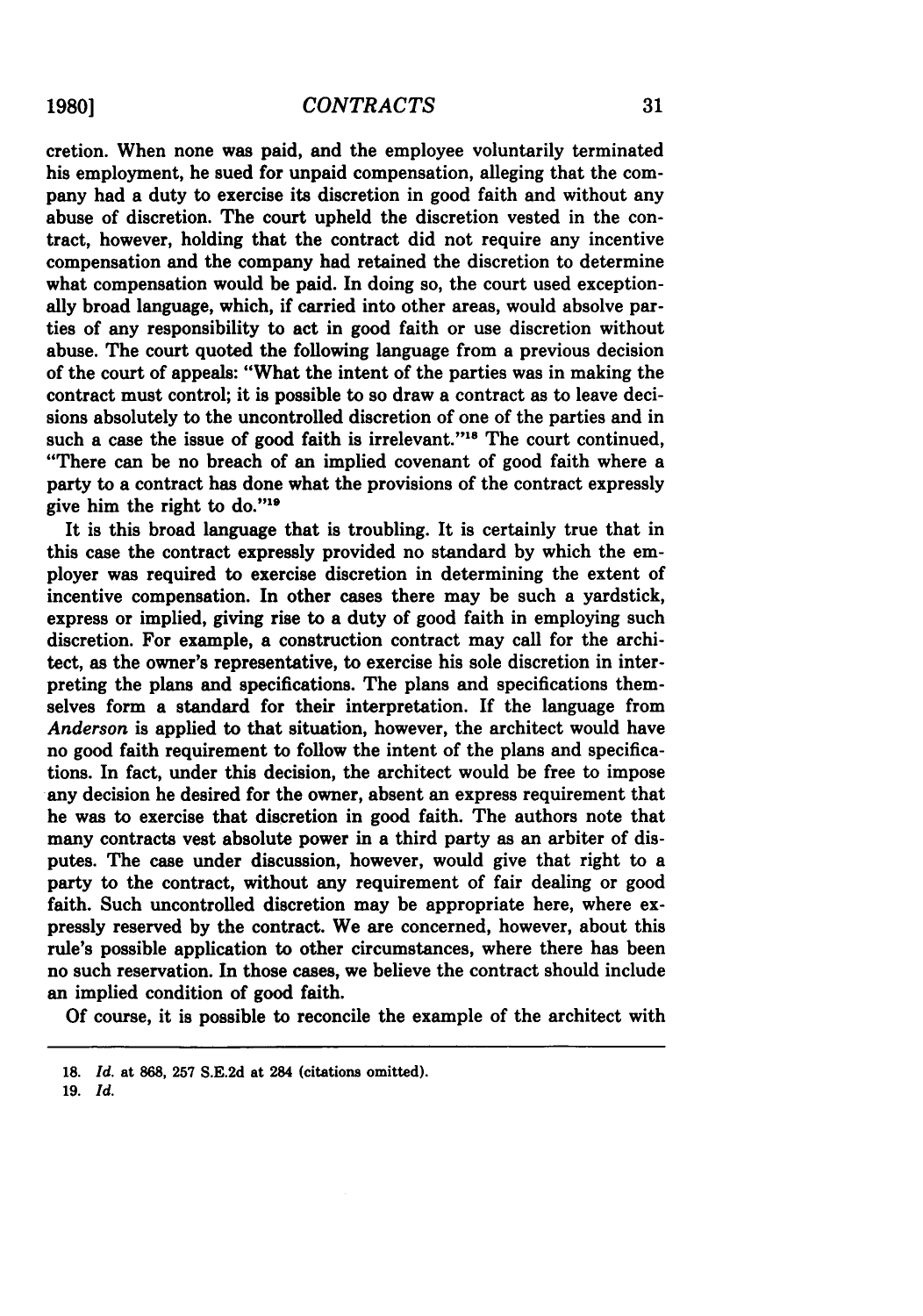*Anderson* **by** suggesting that the reference to or the existence of plans and specifications might itself be a distinguishing factor, requiring good faith in following the intent of such a document as an implied standard where no such guidelines exist. Alternatively, the rule enunciated in *Anderson* may be limited to those situations where the contract clearly and unambiguously vests absolute discretion upon one of the parties. This limited interpretation is suggested in the penultimate paragraph of the opinion, 0 distinguishing *Montgomery Ward & Co. v. Reich,"1* and further supported by the court's more recent decision in *Clear-Vu Cable, Inc. v. Town of Trion,"2* which in another context adopted the view of the *Restatement (Second) of Contracts* that "[e]very contract imposes upon each party a duty of good faith and fair dealing in its performance and its enforcement."<sup>33</sup> If, on the other hand, the court's intention is to render absolute any vesting of discretion unless expressly qualified, then the court will have imposed a substantial injustice on parties who agree to vest discretion for an act or decision on one party, by precluding the requirement of good faith or noncapricious use of that discretion.

The supreme court ruled in *Jim Walter Corp. v. Ward*<sup>24</sup> that the reasonable diligence in uncovering fraud to toll the statute of limitations should be measured by an objective standard. In that case, plaintiff brought suit when it discovered the forgery of certain security deeds and loan instruments by defendants. Defendants cited the statute of limitations as their primary defense. In order to avoid the statute.<sup>35</sup> for fraud, defendants had to show, *inter alia,* that they had been reasonably diligent in discovering the cause of action. The trial court charged the jury that "[i]n determining whether the plaintiffs exercised the required degree of diligence to discover the actual fraud, you are authorized to consider all of the facts and circumstances of this case including the mental capacity and education of the plaintiffs."<sup>26</sup> The supreme court reversed this decision, remanding it to the trial court for a new trial, stating that reasonable diligence must be measured by an objective standard, as what would have been understood by a reasonably prudent person. It is significant to note, however, that the court's standard is not an unyielding one. In fact, although diligence is to be judged by an objective standard, the court's opinion carefully notes that this objective standard must be ap-

22. 244 Ga. 790, 262 S.E.2d 73 **(1979).**

<sup>20.</sup> *Id.* at 869, 257 S.E.2d at 285.

<sup>21. 131</sup> Colo. 407, **282** P.2d 1091 (1955).

**<sup>23.</sup>** *Id.* at 792, 262 S.E.2d at 75, *quoting* **RESTATEMENT (SECOND) OF CONTRACTS** § 231 (Tent. Draft).

<sup>24. 245</sup> Ga. 355, 265 S.E.2d 7 **(1980).**

<sup>25.</sup> **GA.** CODE **ANN.** § 3-807 (Supp. 1980).

<sup>26. 245</sup> Ga. at 356, 265 S.E.2d at **8.**